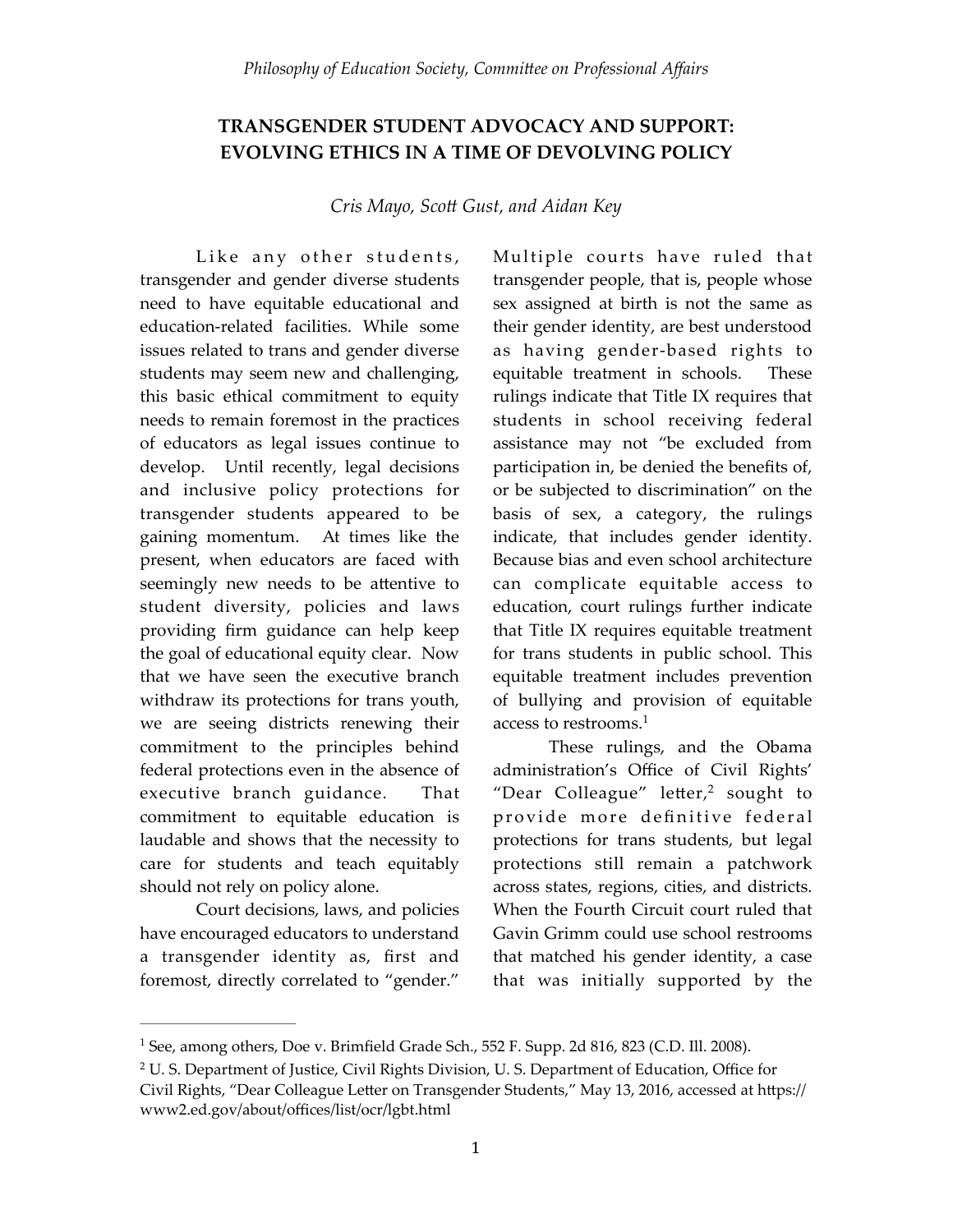Department of Justice, many thought there would be a definitive national ruling in favor of the extension of Title IX to gender identity. The school district appealed and the Supreme Court has referred the case back to the lower court. It is difficult at this point in time to predict what the outcome will be. The new administration has signaled that Title IX issues are unlikely to be a priority and while there appears to be some disagreement in the current administration, the guidance in the "Dear Colleague" letter, already under an injunction staying their implementation since Aug. 2016, has now been rescinded.

While definitive federal policy seems to be devolving, state, local, and school-based approaches to transgender students' rights, and increasing public and educational support for trans youth may provide a new way to extend protections. The advice teachers need now is how to do right by trans and gender non-conforming students. This requires that schools ensure students safety, privacy, and inclusion. The challenge for teachers and administrators is to build school policy that respects and serves people *without* consistently recognized rights and persistently advocate for them to have those rights.

Ethical Schools and Transgender **Diversities** 

We argue that attention to transrelated rights, recognition, and accommodations provide a good opportunity to connect various justifications for equitable education, reminding educators that they need to care and advocate for students. Transrelated issues also provide an occasion to encourage educators to understand students as complex and embodied learners. Trans and gender diverse students' interactions with curricula, policy, and even school buildings and data systems require a robustly equitable approach to learning. Trans students also share interests with students who face other gender-based inequities, students of color seeking greater representation in curricula and broader respect in schools, and students who need various accommodations in order access their education (including disability-related accessibility and accommodations for expression of religion). The rights of transgender and gender diverse students connect to schools' larger project of working towards an already agreed-upon goal – equity and inclusion for all students. The rest of this paper explains how schools might be restructured in order to be more gender equitable while continuing to honor differences among students.

Education is an endeavor that respects the diversity of students (and teachers, staff, and community as well). It encourages critical analysis of knowledge and social categories, and it respects the creativity and self-determination of all involved. Educational institutions ought to create communities for learning that embrace students' (and staff and community members') distinctiveness and difference. Institutions can start by recognizing that categories like gender are not as simple as once believed. All students, not only those who identify as transgender, work with and against gender norms. Support for creativity *and exploration* is key.

Educators know that different learners need different kinds of support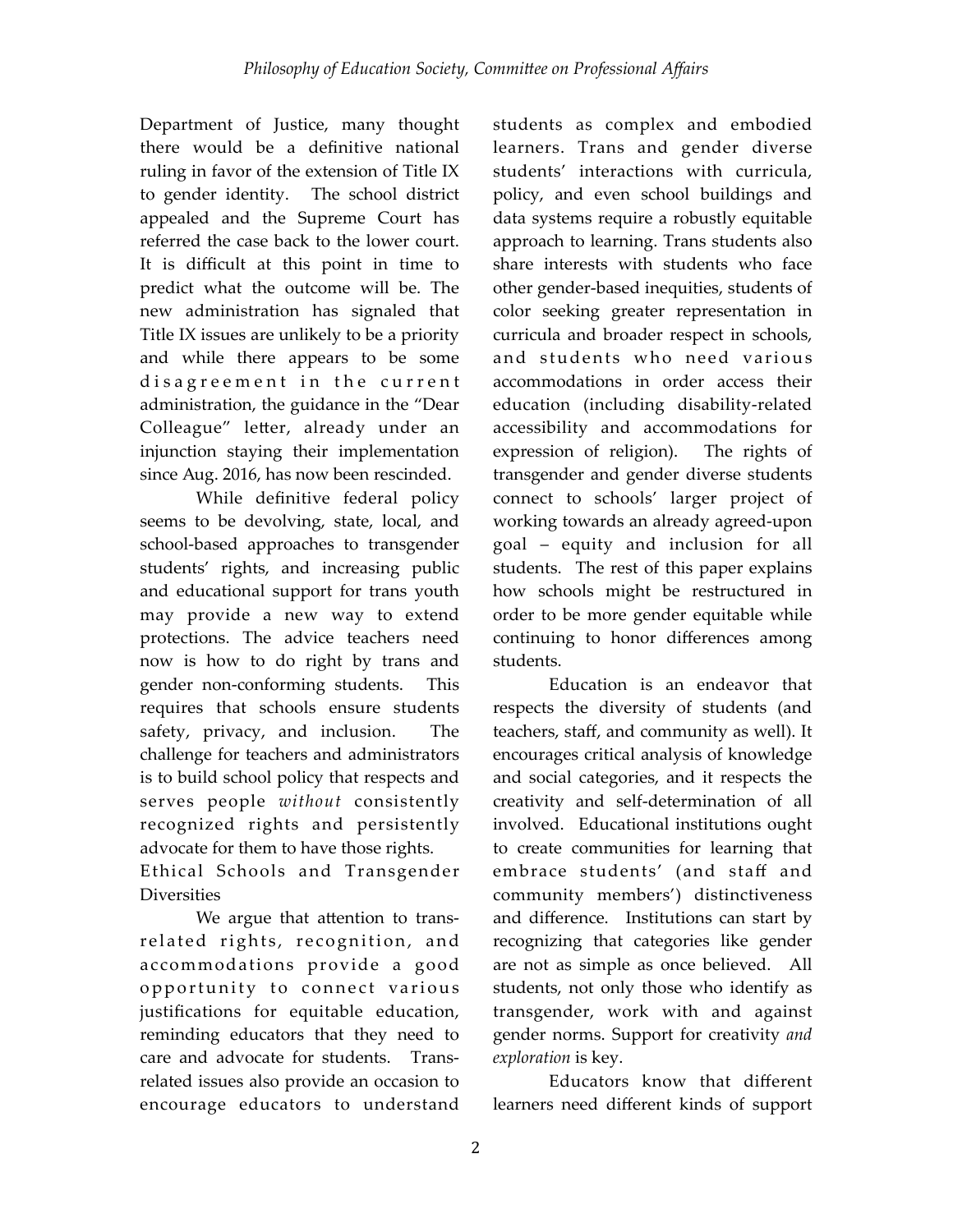in order to have an equal chance at learning. Schools, therefore, need to understand and address particular challenges that trans students face in navigating the school day. They face misgendering and misnaming from teachers and students. They are unable to access restrooms without controversy. Most trans students report hearing disparaging comments or experiencing harassment from other students, and even from teachers, often to the point where they no longer want to go to school. Trans students are shouldering the distress of a society still largely unfamiliar with, and intimidated by, the newer visible presence of gender diverse children and the subsequent implications – real or, more often imagined. That this is unacknowledged and unrecognized by most makes their school experiences all the more difficult for trans and gender diverse children. Trans students may face distinctive challenges to their education, but they share a need with all students to be recognized for who they are, to have access to necessary services, and to learn without fear of bias, violence and privacy violations.

While trans-related issues may seem relatively new, the history of trans people advocating for equity, in fact, is long. Their struggle emerged publicly as civil rights movements encouraged a demand for equity and recognized the need for self-determination and the creation of alternative social institutions. From the uprising of trans people against police repression at the Compton's

Cafeteria in 1966 which led to transcommunities creating support services necessary for trans people to flourish, to the uprising of LGBT people at Stonewall in 1969 that began the movements for LGBT rights and led to the organization of services for homeless trans youth, trans people have been at the forefront of understanding a need to change laws and the more immediate need to organize their own social and political institutions. Such activism continues today and transgender advocacy groups like the National Center for Transgender Equality<sup>3</sup> and the Gay, Lesbian, and Straight Education Network can help provide schools with guidance on best practices.

Families of transgender youth, too, are increasingly becoming advocates. Support programs like the Gender Odyssey conference<sup>4</sup> provide spaces for youth and families to learn more about one another and gender diversity. Organizations like [Gender Diversity](http://genderdiversity.org/) throughout the U. S. also provide help with counseling, medical advice, and family support and are more than willing to help schools strategize for how to best support trans students. Much in the same way that families have helped push for gender equity, racial justice, and accessibility for young people with disabilities, families with trans children can be an additional beneficial resource for schools seeking to become more equitable. Families have also been a driving force behind legal actions when

<sup>&</sup>lt;sup>3</sup> National Center for Transgender Equality www.transequality.org, Gay, Lesbian, and Straight Education Network [www.glsen.org](http://www.glsen.org)

<sup>&</sup>lt;sup>4</sup> Gender Odyssey [www.genderodyssey.org](http://www.genderodyssey.org)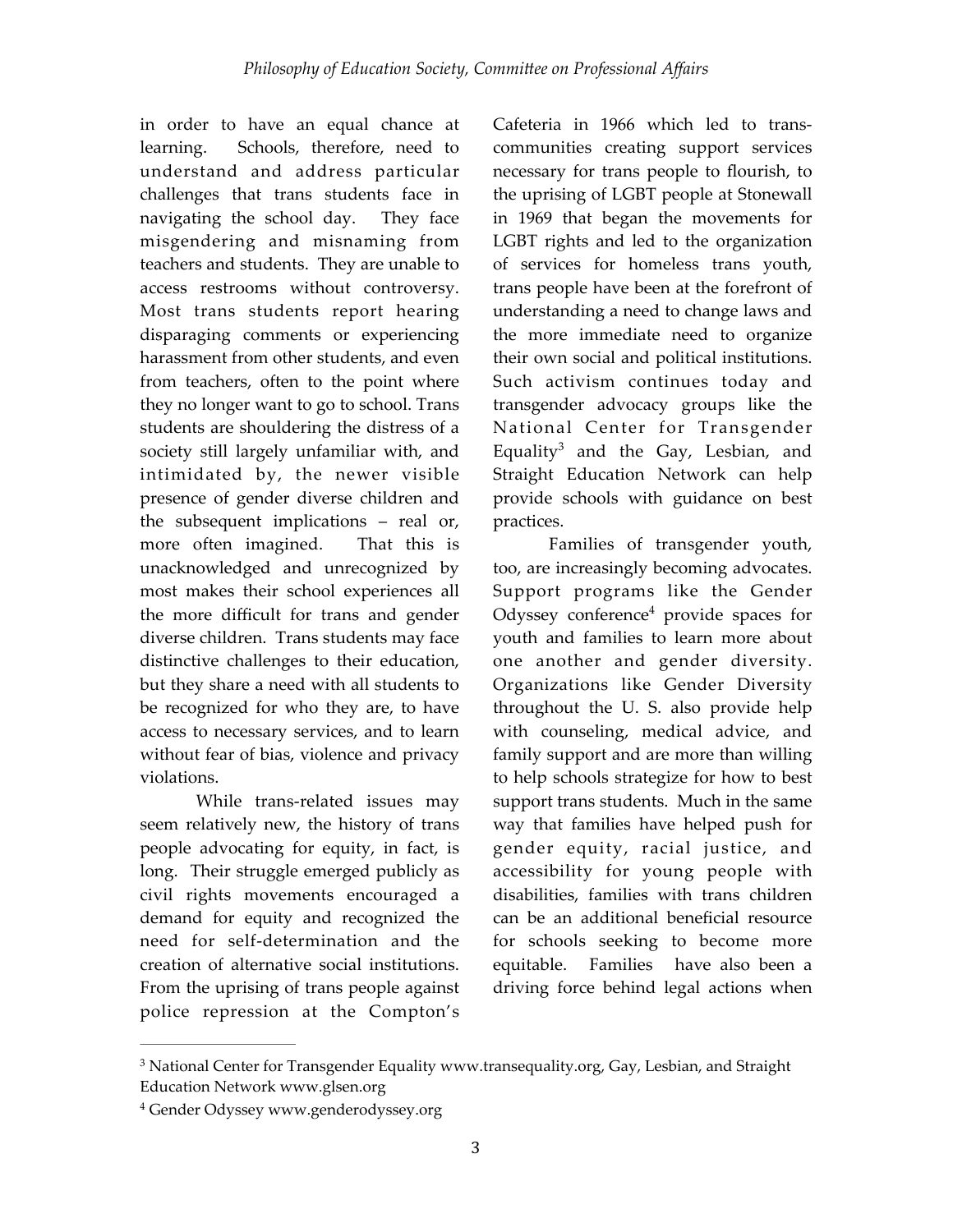their children's schools were uncooperative.

It is crucial to recognize, however, that schools should not rely on parents of trans children to be the sole source of learning for teachers, administrators, and other staff. Just as a school would not task the parent of a child with a difference in ability, culture or faith with providing the comprehensive education needed for the school to meet its obligations for equity and safety, parents of trans children should not be expected to shoulder this entire responsibility. Similar to the work schools have done in response to families with children with autism or ADHD, the steps schools have taken towards equity have been helped by developing constructive relationships with medical and mental health professionals.

Ensuring equitable education for transgender youth who transition into their gender identity also expands educational possibilities for the different ways students live their gender. There are many different ways in which youth do not conform to gender norms. Gender nonconforming and nonbinary youth work against the easy division of male and female. Other young people emphasize their desire to be innovative by identifying as gender creative, gender diverse, or gender nonbinary. Some young people who are agender refuse gender altogether. Gender diverse youth can be helped by schools that teach about gender and gender equity in flexible and expansive ways, providing recognition to their critical work against the restrictions of gender binaries or creative reworkings of those binaries. Age-appropriate conversations with children about equity

in relationship to gender identity and gender expression can be had at every grade level and in a manner that is respectful of the diversity within any student population. Expansive understanding of gender norms helps all students, encouraging cisgender boys and girls, that is, students whose assigned gender at birth matches their gender identity, to pursue their own academic and creative interests without pressure to conform to gender norms and is consistent with decades-long discussions of gender equity in the U.S.

For many trans young people, recognition of their particular need to transition to their gender identity may require collaboration among schools, families, and sometimes medical or mental health professionals, although medical validation is not necessary for every approach to transitioning gender. For those trans students who want to begin a medical transition, educators need to know that professional counselors and doctors will be providing support to that student and that such decisions are made with care and consideration by the student. Puberty delay medication, often referred to as hormone blockers, enable young trans people to stall the onset of secondary sexual characteristics of their birth gender. By delaying the pubertal changes associated with their birth sex, the student, their parents, and providers are often more able to confidently determine any course of action with respect to a medical transition including the more permanent changes that come with any future hormonal or surgical intervention to gain further congruence with their gender identity.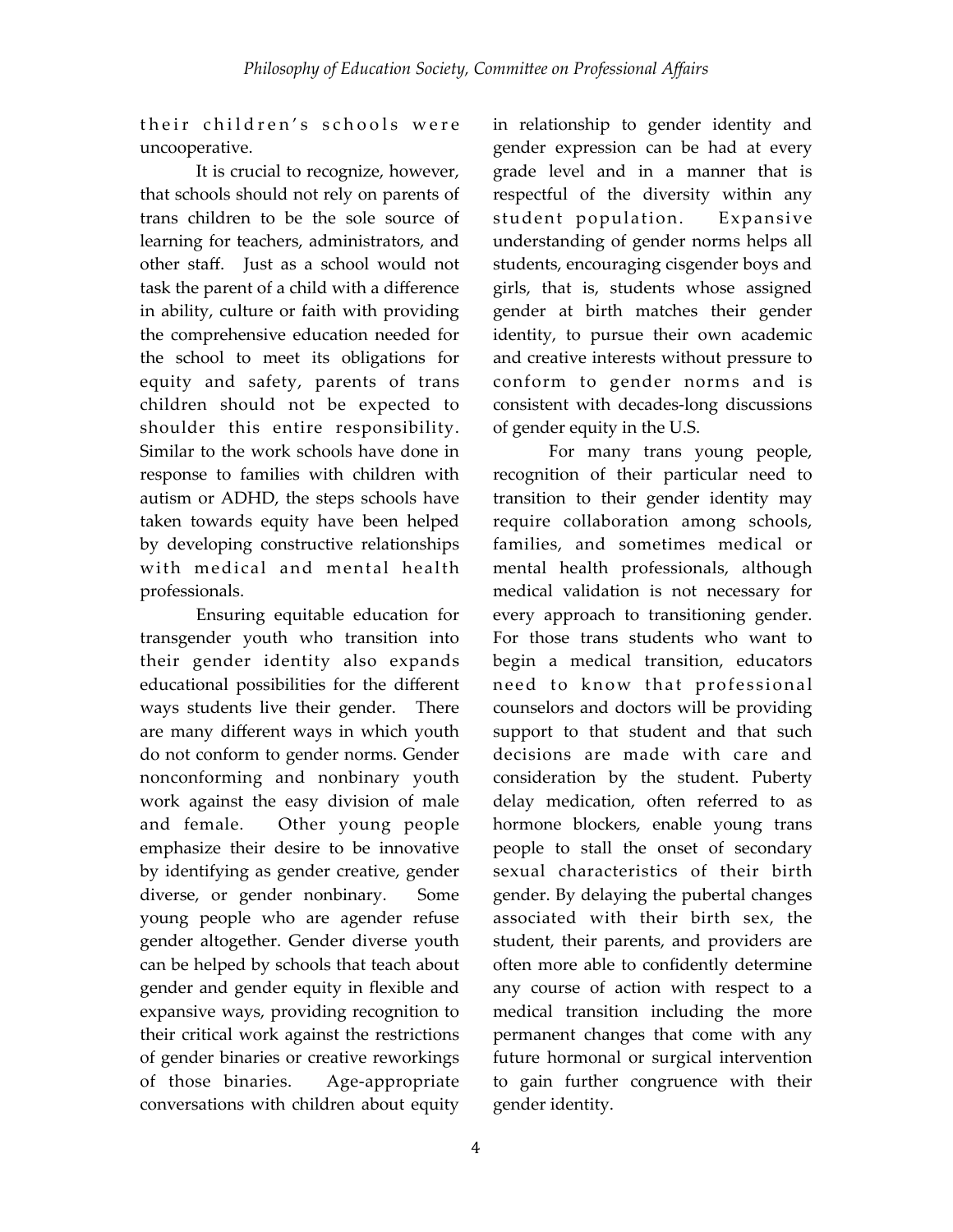Trans people are a diverse group. Some seek surgical and/or hormonal gender reassignment in order to live fully recognized in their gender identity. Some combine medical interventions with social gender identity innovations to live outside of gender binaries. Because young people are rarely able to access, or may not want, irreversible surgeries that are required in order change federal documents, schools can provide crucial recognition by using students' chosen names and appropriate pronouns. A common error on the part of educators is to assume that medical and legal validation are necessary in order to provide gender identity recognition. This is not the case. Best practices recognized by health care professionals include honoring a student's gender identification and personal identifiers, including names and pronouns and accommodations consistent with that gender identification.

Ensuring equitable education for transgender youth who transition into their gender identity also expands educational possibilities for gender nonconforming, gender nonbinary, gender creative, and other gender diverse youth. Gender diverse youth can be helped by schools that teach about gender and gender equity in flexible and expansive ways, providing recognition to their critical work against gender binaries. Age-appropriate conversations with children about equity in relationship to gender identity and gender expression can be had at every grade level. These conversations can be held in a manner that is respectful of the diversity within any student population.

## **Challenging Prejudice, Emphasizing Care**

A teacher or administrator may feel better able to assess the needs of trans and gender diverse students than the students themselves or those caring for these students. Educators should comprehend that they likely have significantly less understanding of the situation than they need to make such judgments or determinations. As with any form of identity or culture new to a district, educators need to learn more about trans issues before repeating commonplace prejudices. Such prejudices include the presumed inability of students to understand their gender or the supposedly tactical reasons a nontrans boy may want to use girls' rooms. These ideas have been circulating broadly since the so-called bathroom bill in North Carolina. We recommend educators make use of national and local resources to make their own considered responses to creating a caring and supportive educational environment. In some cases, trans students will already be living in their gender identity and not pass notice as trans: few in school may even be aware of their identity. In other situations, students may transition while in school. In such cases, having a plan for maintaining age-appropriate lessons for peers and training for teachers and administrators will be necessary.

It is worth noting that using the term "transition" has the potential to set in motion a discourse that can be helpful, but also problematic. For many teachers seeking to support trans and gender nonconforming students, the idea of a transition is helpful because it opens possibilities for thinking about how a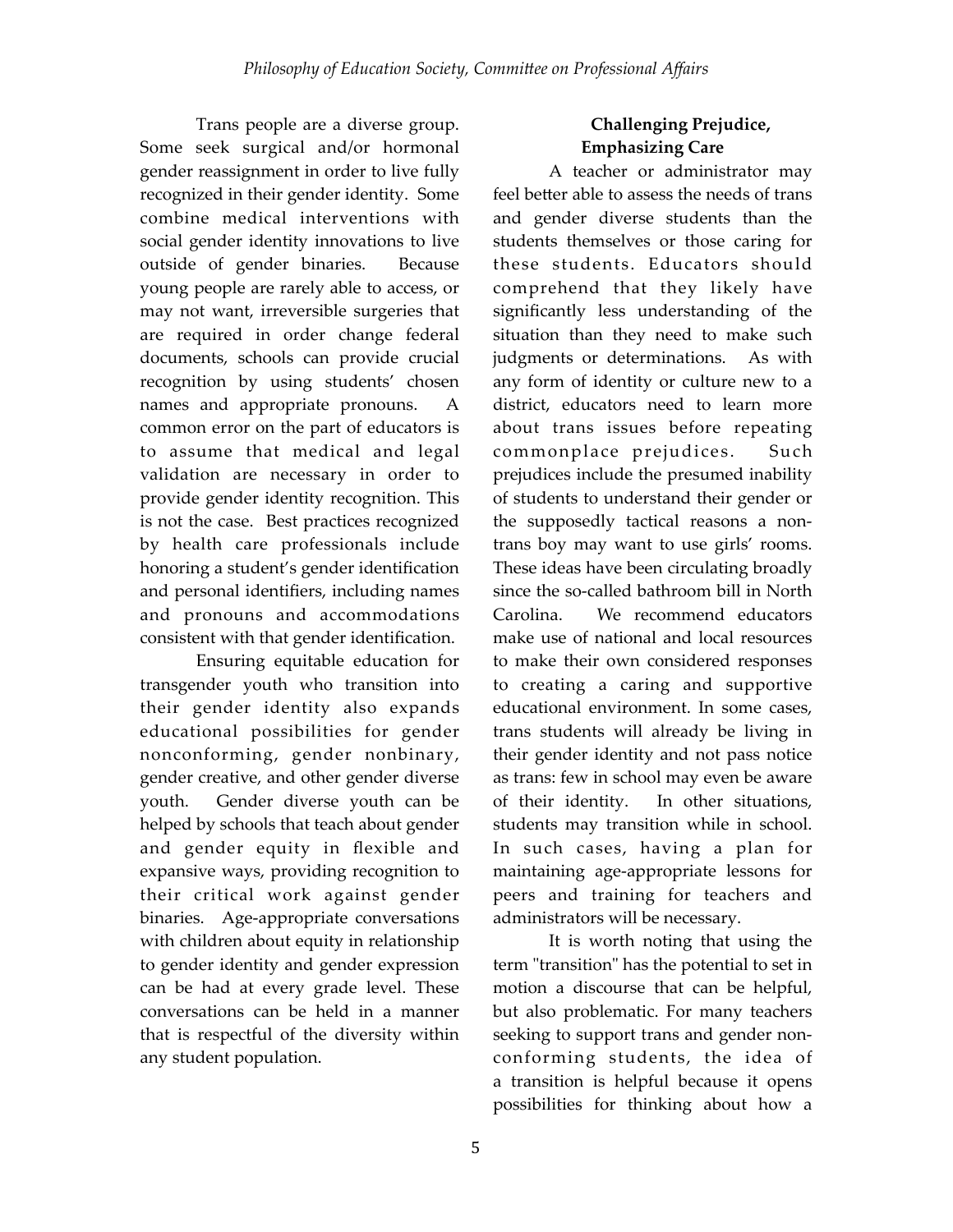gender identity that has been previously taken for granted is better understood as open to change and growth. However, the idea of a transition can also be problematic if it fosters expectations of linear progression through predetermined developmental milestones along a predictable and stable timeline. On the contrary, what the trans and gender non-conforming community knows and is thoroughly prepared to teach others is how to see individuals in transition (and beyond) on their own terms, and as fully self-actualizing persons who are differentially negotiating opportunities and challenges both personally and in their relationships with others. What matters most is that the conditions and timeline for transition are managed by the person who is transitioning, with that person's sense of autonomy and decision-making prioritized over the predictable institutional tendency for schools to lean toward inertia.

In addition to caring and understanding student difference, legal guidance may also be helpful in some areas. We encourage schools, no matter the laws in their area, to enact nondiscrimination policies that include

gender identity but more importantly remain committed to treating all students with respect. School policies set an expectation for an inclusive community. They may help encourage a broader understanding of gender identity-related issues. Without a robust commitment to an inclusive and respectful school community, policies do not function. Nor are they sufficient. Still, they provide students with an indication that the school knows enough about trans issues to think it is worth making that commitment clear. Furthermore, policies and laws give trans students official recourse to complaint if something goes wrong. Currently, 17 states and Washington, D.  $C<sup>5</sup>$  have laws protecting gender identity. Even where there are state level laws in place to protect gender identity in education, coverage varies. Five states $6$  and Washington, D. C. extend trans rights in education to private secular schools. Some states have bolstered their general protections for gender identity-related rights to include specific guidance requiring schools to allow trans students to use restrooms and locker rooms appropriate to their gender.<sup>7</sup> Twenty states have laws protecting students against bullying that include

 $5$ The states are Arkansas, California, Colorado, Connecticut, Delaware, Hawaii, Illinois, Iowa, Maine, Maryland, Minnesota, New Jersey, New York, North Carolina, Oregon, Vermont, Washington, and the District of Columbia. https://www.aclu.org/know-your-rights/transgenderpeople-and-law

 $6$  Colorado, Illinois, Maine, Nevada, and New Jersey. https://www.aclu.org/know-your-rights/ transgender-people-and-law

 $^7$  California, Colorado, Connecticut, and Massachusetts. https://www.aclu.org/know-your-rights/ transgender-people-and-law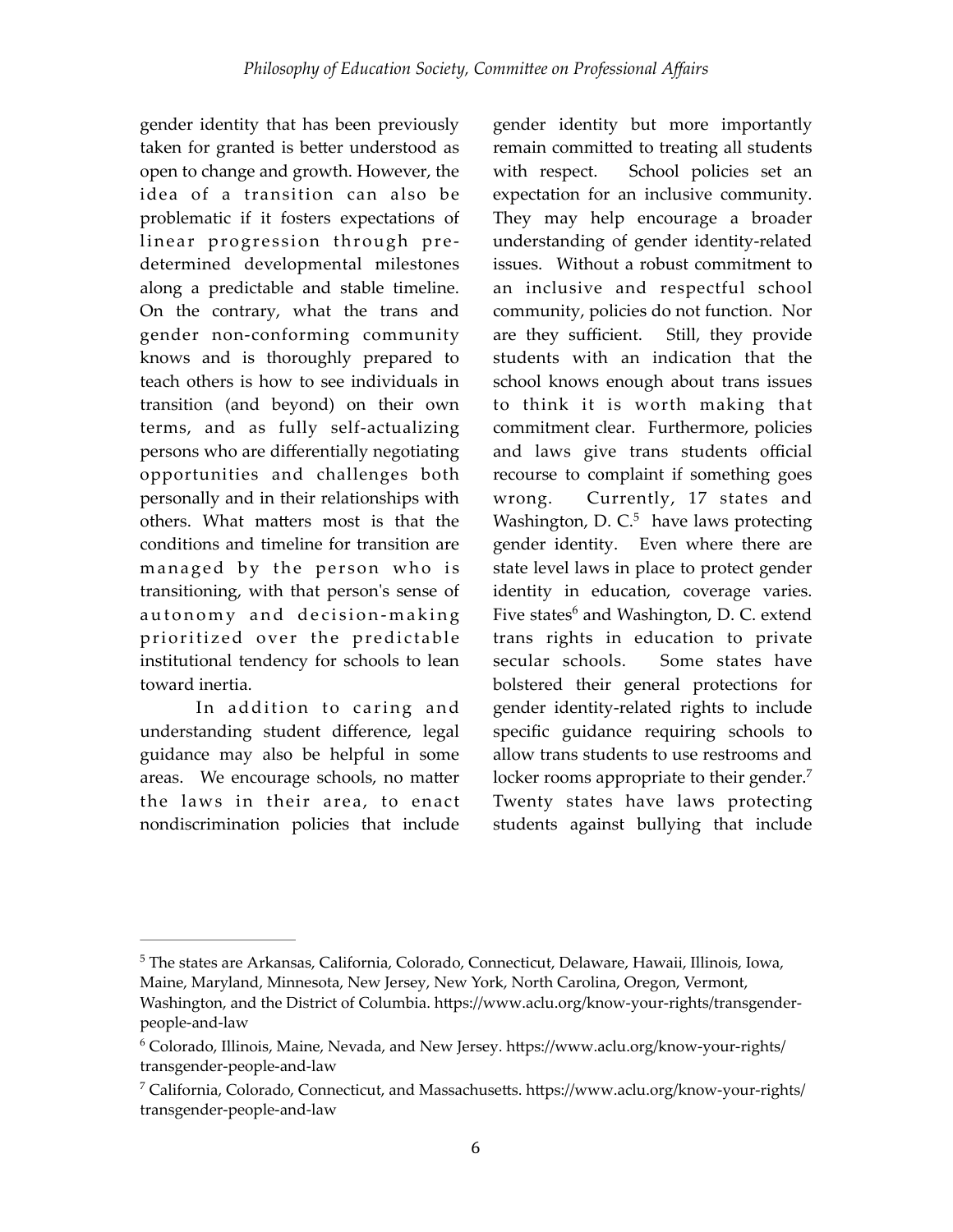bullying on the grounds of LGBT identity.<sup>8</sup>

As schools work to be inclusive of trans issues, they also should guard against exacerbating exclusions through tactics that appear to provide accommodation. Gender-inclusive and gender-neutral restrooms are one way that schools have attempted to create safe space for trans and gender creative youth. But if those restrooms are the only restrooms open to trans and gender diverse youth, schools create a new form of segregation, as trans students are still excluded from all other bathrooms. Further, youth who have transitioned need to be recognized as full members of that gender, not recognized as different from cisgender members of that same gender. This is both an ethical issue and a medical one—doctors have now testified in repeated cases that continuing to treat students who have confirmed their gender identity as if they are not "really" that gender puts them in situations where depression and anxiety are likely. In addition, such segregation can force unwanted disclosure for trans youth who might have otherwise been able to maintain their privacy—guaranteed under Family Educational Rights and Privacy Act. Understanding the differences among trans students, and the potentially problematic outcome of attempting one-size-fits-all protections that create more difficulties for some, are key to ensuring their equitable education.

Schools that have included a "support plan" for their trans students, in order to address their unique needs with respect to names, pronouns, privacy, parental support (or lack thereof), and available community resources have found that this is highly beneficial and appreciated by the student. It also has two added benefits. It allows the school time to prepare their staff for any transition-related steps, and it presents an added barrier for the often-feared specter of cisgender male students accessing the girls' restroom or the locker room as a practical joke or for even more nefarious reasons.

For many schools, the area of greatest distress is not the trans or gender diverse student themselves, but educators, staff and other students feeling ill-equipped to address concerns, questions and resistance from others. This distress manifests primarily in three different ways. The first is the common misunderstanding that gender identity and sexual orientation are related: they are not. This confusion makes it difficult for educators adequately to address questions from other students, especially from younger students. When educators worry that these conversations would be deemed too mature, they neglect to have any conversation, although there are ageappropriate ways to talk about gender with children who may well be aware of differences and eager to understand. Secondly, for some, differences in faith, culture and politics are felt to be in direct

 $8$  See "Maps of State Laws and Policies," accessed at [www.hrc.org/state-maps.](http://www.hrc.org/state-maps) The states are Maine, New Hampshire, Vermont, Rhode Island, Massachusetts, Connecticut, New York, Delaware, Maryland, North Carolina, Arkansas, Illinois, Iowa, Minnesota, Colorado, Nevada, California, Oregon, Washington.